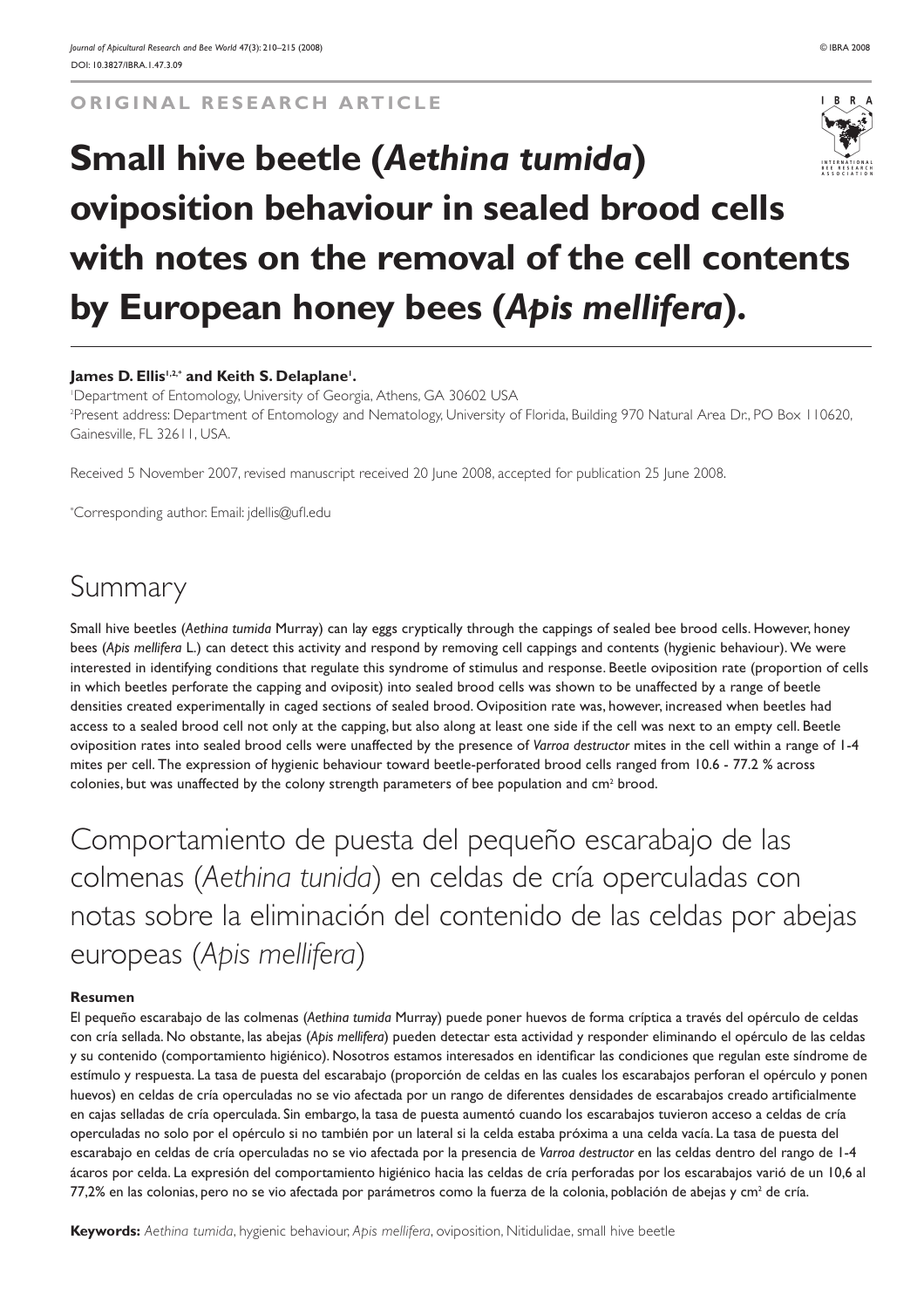### Introduction

Small hive beetles (*Aethina tumida* – hereafter referred to as "beetle") are endemic to sub-Saharan Africa (Hepburn and Radloff, 1998; Ellis and Munn, 2005; El-Niweiri *et al*., 2008) where they inhabit honey bee (*Apis mellifera*) colonies and are considered as occasional colony nuisances (Lundie, 1940). The beetle was found, however, in honey bee colonies in the U.S. in the mid-1990s and subsequently in Egypt, Australia, Canada, and Portugal (cf. Ellis and Munn, 2005; Hassan and Neumann, 2008; Neumann and Ellis, 2008). In its introduced range, the beetle can be a major colony pest although the circumstances leading to colony collapse due to beetles are not fully understood (Neumann and Elzen, 2004).

Small hive beetle adults are attracted to honey bee colonies as places to feed and reproduce (Lundie, 1940). Once there, female beetles oviposit in cracks and crevices around the colony (Lundie, 1940; Schmolke, 1974; Neumann and Elzen, 2004) as well as into sealed brood cells (Ellis *et al*., 2003). Beetle oviposition into concealed areas probably confers a reproductive benefit to the beetle. Indeed, investigators have shown that beetle eggs left unprotected in bee colonies are removed by the host bees within 24 hours (Neumann and Härtel, 2004; Spiewok and Neumann, 2006b). Consequently, it is important that cryptic beetle oviposition behaviour be studied further as this behaviour may lead to an accelerated increase in intra-colonial populations of larval beetles. This especially is true in instances where beetles oviposit in sealed brood cells because beetle larvae preferentially feed on bee pupae (Elzen *et al*., 2000), beetles can reproduce on brood (Ellis *et al*., 2002; Buchholz *et al*., 2008), and the presence of beetle larvae feeding on bee brood often indicates the decline of a colony.

Despite the suitability of sealed brood cells as beetle oviposition sites, female beetles do not oviposit in all cells in which they perforate the capping (Ellis *et al*., 2004; de Guzman *et al*., 2008), suggesting that decision making by female beetles is involved in the oviposition process. In an effort to understand what may influence this decision making process, we decided to investigate factors that may affect beetle oviposition into sealed brood cells. In particular, we wanted to determine the effects of beetle density, target cell type, and the presence or absence of other cell invaders in the target cell on beetle oviposition behaviour.

Regarding the first parameter, we hypothesized that beetle density, or the number of beetles per cm<sup>2</sup> of sealed brood, would affect the oviposition rate (the proportion of sealed brood cells in which beetles perforate the capping and oviposit) and the number of eggs that beetles oviposited per cell. We believed that high beetle densities would lead to increased competition for the limited oviposition sites, resulting in a corresponding increase in the beetle oviposition rate.

Second, we hypothesized that beetle oviposition behaviour would vary according to target cell type. Sealed brood cells bordering empty cells allow beetles to oviposit through the cell capping and through the cell wall, while sealed brood cells completely surrounded by other sealed brood cells provide beetles access only to the cell capping. Consequently, we believed that beetles would oviposit more into sealed brood cells

bordering at least one empty cell because of the increased surface area through which beetles could oviposit.

Because varroa mites (*Varroa destructor* Anderson and Trueman) are ubiquitous in the USA, we decided to investigate the potential relationship between varroa presence in sealed brood cells and beetle choice to oviposit in the cells. Beetles and varroa have different life histories, so a reproductive interaction between the two does not seem intuitive. Consequently, we hypothesized that varroa presence in the target cell would not influence a beetle's decision to oviposit in that cell.

Finally, we decided to investigate the effects of beetle oviposition behaviour on the removal rate of the contents (beetle eggs and immature bee) from sealed brood cells in which beetles have perforated the cappings. Regarding this objective, we hypothesized that colony strength parameters (adult bee population, total cm2 brood, and colony varroa populations) would correlate with bee removal of cell contents, working on the assumption that "stronger" colonies (more bees and brood and less varroa) would be better able to remove cell contents than "weaker" (less bees and brood and more varroa) ones. Collectively, these factors form the basis for the investigative work presented here.

### Materials and Methods

We conducted the experiments on 32 colonies of mixed-race European honey bees at the University of Georgia's research apiary in Watkinsville, Georgia, USA, from September to October 2004. The colonies were housed in standard Langstroth hives and all colonies had previously been exposed to beetles and used as production colonies. We did not equalize colonies at the beginning of the study, so that we could maintain natural variation in colony strength parameters (adult bee population and  $cm<sup>2</sup>$ sealed brood) as this was one of our independent variables.

We assessed colony strength parameters (number of adult bees and total cm<sup>2</sup> brood) by averaging measurements taken for frames of adult bees and total brood one day prior to and one day following the study (with visual estimates per Skinner *et al*., 2001) and transforming the measurements with conversion formulas per Burgett and Burikam (1985). We determined colony varroa populations for the study period by averaging the number of varroa mites on a 24h varroa monitoring screen one day prior to and four days following the study.

To collect data on bee removal of cell contents, we followed the procedures of Ellis *et al*. (2003b; 2004) with some modifications. We removed a frame of sealed brood from each colony and placed 1 of 5 densities (0, 5, 10, 15, 20) of randomly collected, laboratory-reared adult beetles (cold-anesthetized in a vial surrounded by ice for  $4 - 5$  min) on a 10 cm<sup>2</sup> area of the comb in a metal push-in cage ( $10 \times 10 \times 2.5$  cm). We did not place all beetle densities in a colony simultaneously because we conducted the experiment in the fall, when the colonies' queens were reducing their egg output. Consequently, colonies did not contain enough capped brood necessary to test all beetle densities simultaneously. Furthermore, we used randomly collected beetles produced in rearing programs (Mürrle and Neumann, 2004) rather than "sexed" beetles because sexing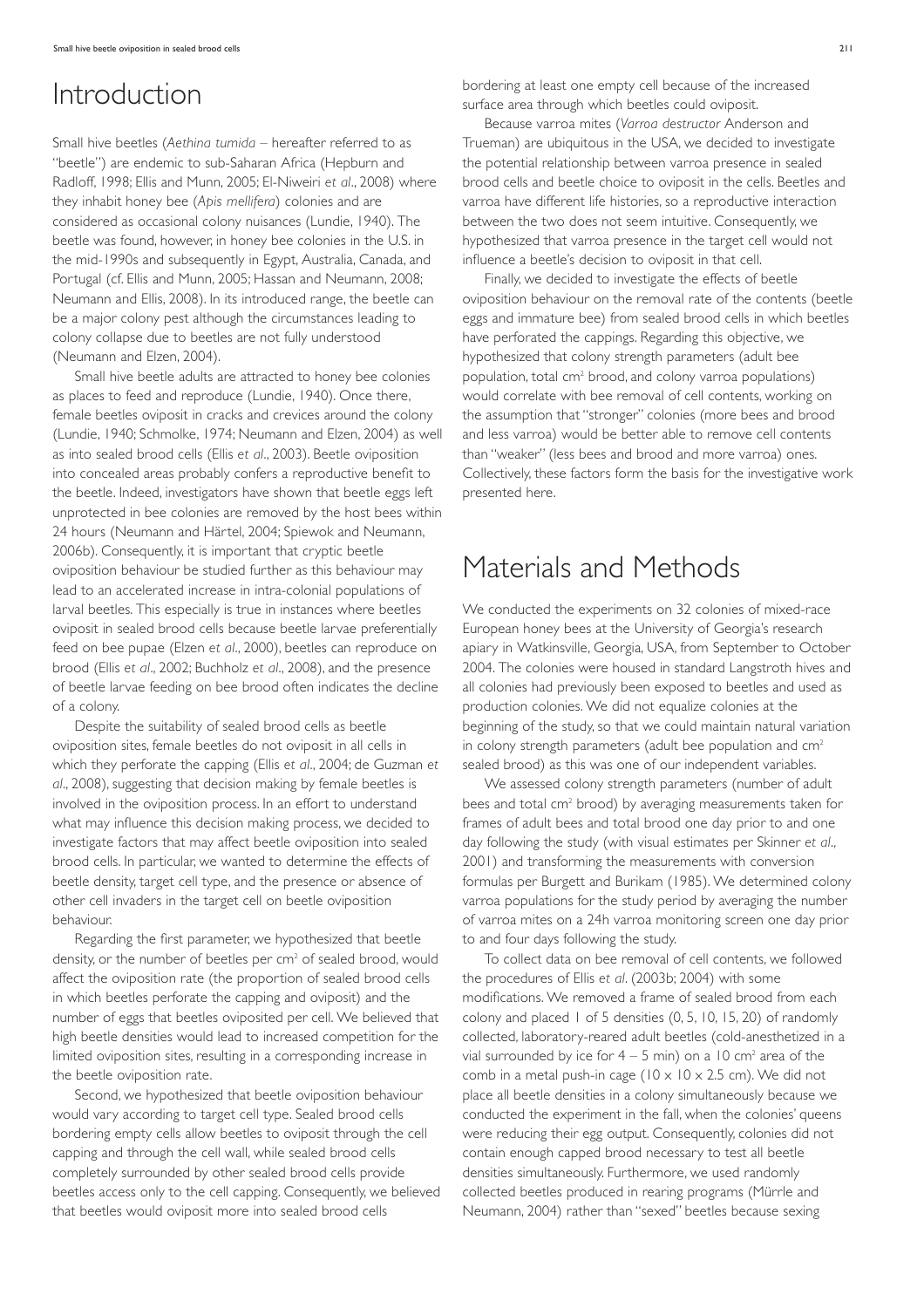The faces of the metal push-in cages we used to isolate beetles on patches of sealed brood were made of screen mesh (3 mesh per cm) to allow ventilation. We chose sections of comb containing approx. 60–90% sealed brood cells which were > 4 d from emerging so that no brood from the test area would emerge during the study. We replicated each beetle density once per colony (n = 32 colonies). We then replaced all test brood in the centre of the bee cluster in their respective colonies.

Twenty four hours later, we removed all cages and recollected the adult beetles from them. We then placed a transparent sheet of acetate over the target brood cells and marked all sealed brood cells containing beetle perforated cappings according to cell type (sealed brood cell with only the capping exposed or sealed brood cell with the capping and at least one side wall exposed). Similarly, we marked a maximum of 20 uninfested brood cells (no perforations in the cappings) from a control brood section (no beetles) each for sealed brood cells with only the capping exposed or with the capping and at least one side wall exposed. We replaced all test frames in the centre of the bee clusters in their respective colonies. After 24h, we examined the brood cells and counted marked cells which had been uncapped and the contents removed by the bees.

To determine oviposition rate, we confined 1 or 2 of the 4 beetle densities, 0 beetles not included, to 1 frame of sealed brood as before and replaced the frames in each of 16 colonies. Twenty four hours later, we removed the capping from all brood cells having a beetle perforated capping. For each cell in which beetles oviposited, we determined the number and location (top of pupa, side of pupa, or both) of beetle eggs within the cell, cell type (on capping exposed or capping and cell wall exposed), and the number of varroa mite foundresses. Oviposition rate was calculated as: [the number of sealed brood cells (1) having beetle perforated cappings and (2) containing beetle eggs] / [the total number of sealed brood cells having beetle perforated cappings] (Ellis *et al*., 2004).

#### **Data analyses**

We determined differences in beetle oviposition rates and the number of eggs that beetles oviposited per cell for the independent variables beetle density (0, 5, 10, 15, 20) and cell type using beetle density x cell type as the test error term in a factorial analysis of variance (ANOVA). For sealed brood cells with at least one cell wall exposed, we determined differences in the oviposition rate and the number of eggs that beetles oviposited per cell for the independent variables beetle density and egg oviposition location (side of pupa, top of pupa, or both) within each cell using beetle density x egg location as the test error term in a factorial ANOVA. When eggs were oviposited on both the top and side of the pupa in a perforated cell, we compared the number of eggs beetles oviposited in both locations using a one-way ANOVA. We used only sealed brood

cells containing beetle eggs to determine the number of eggs beetles oviposited per cell in all analyses. We compared oviposition rate and the number of eggs oviposited per cell in cells with and without varroa and at five varroa populations per cell (0–4 varroa / cell) using a one-way ANOVA.

Using a one-way ANOVA, we analyzed the effect of colony (colonies 1–32) on the removal of brood cell contents recognizing a colony's removal rate at each beetle density (not including 0 beetles) as a replicate since a preliminary analysis showed the removal rate did not vary significantly between the different beetle densities (*P* > 0.05).

We compared the oviposition rate in sealed brood cells with beetle perforated cappings to the removal rate of the same for both cell types (only the capping exposed or the capping and at least one side wall exposed) and for the overall oviposition and removal rates using one-way ANOVAs. We analyzed the effects of colony strength parameters and varroa population on the removal of brood cell contents in cells with beetle perforated cappings using regression analyses testing for linear, quadratic, and cubic explanations.

We transformed all proportion data (removal rate and oviposition rate) before analyses using arcsin√proportion. For reporting in this manuscript we give the raw, untransformed means. We conducted all analyses using the statistical software packages Statistica (Statistica, 2001) and SAS (SAS, 1992), accepting differences at  $\alpha \le 0.05$ . Where applicable, we used Tukey's test to compare means.

### **Results**

#### **Oviposition rate and number of eggs oviposited per cell**

The number of beetles in test cages (5, 10, 15, or 20 beetles) did not affect the beetle oviposition rate  $(F = 5.4; df = 3.71; P = 0.1)$ or how many eggs they oviposited per cell  $(F = 1.2; df = 3.71; P = 1.2)$ 0.45)(Table 1). The oviposition rate was significantly higher in sealed brood cells when the cells had at least one exposed side wall than if they did not  $(F = 47.1; df = 1.71; P < 0.00;$  Table 1). Despite an increased oviposition rate in sealed brood cells with an exposed cell wall, beetles did not oviposit more eggs into these cells  $(F = 4.6; df = 1,342; P = 0.12; Table 1)$ .

The oviposition rate within sealed brood cells having at least one exposed wall and the number of eggs that beetles oviposited into these cells were unaffected by the number of beetles present in the test cages (oviposition rate:  $F = 0.6$ ;  $df = 3$ ,  $114$ ;  $P = 0.66$ ; number of eggs per cell:  $F = 1.1$ ; df = 3,198;  $P = 0.41$ , Table 2). However, beetles oviposited more frequently through either the side wall or capping of cells than through both sites within a cell (*F* = 23.4; df = 2,114; *P* < 0.00; Table 2). Despite this, beetles oviposited more eggs per cell when ovipositing in both locations than in either the side or capping of the cell only  $(F = 8.6; df =$ 2,198; *P* = 0.02; Table 2). In instances where beetles oviposited at both locations within a brood cell having an exposed wall, they oviposited more eggs ( $F = 24.9$ ; df = 1,64;  $P < 0.05$ ) through the side of a cell (37.6  $\pm$  4.9 (33) eggs) than through the capping (11.8  $\pm$  1.6 (33) eggs) (here and throughout, data = mean  $\pm$  s.e. (n)).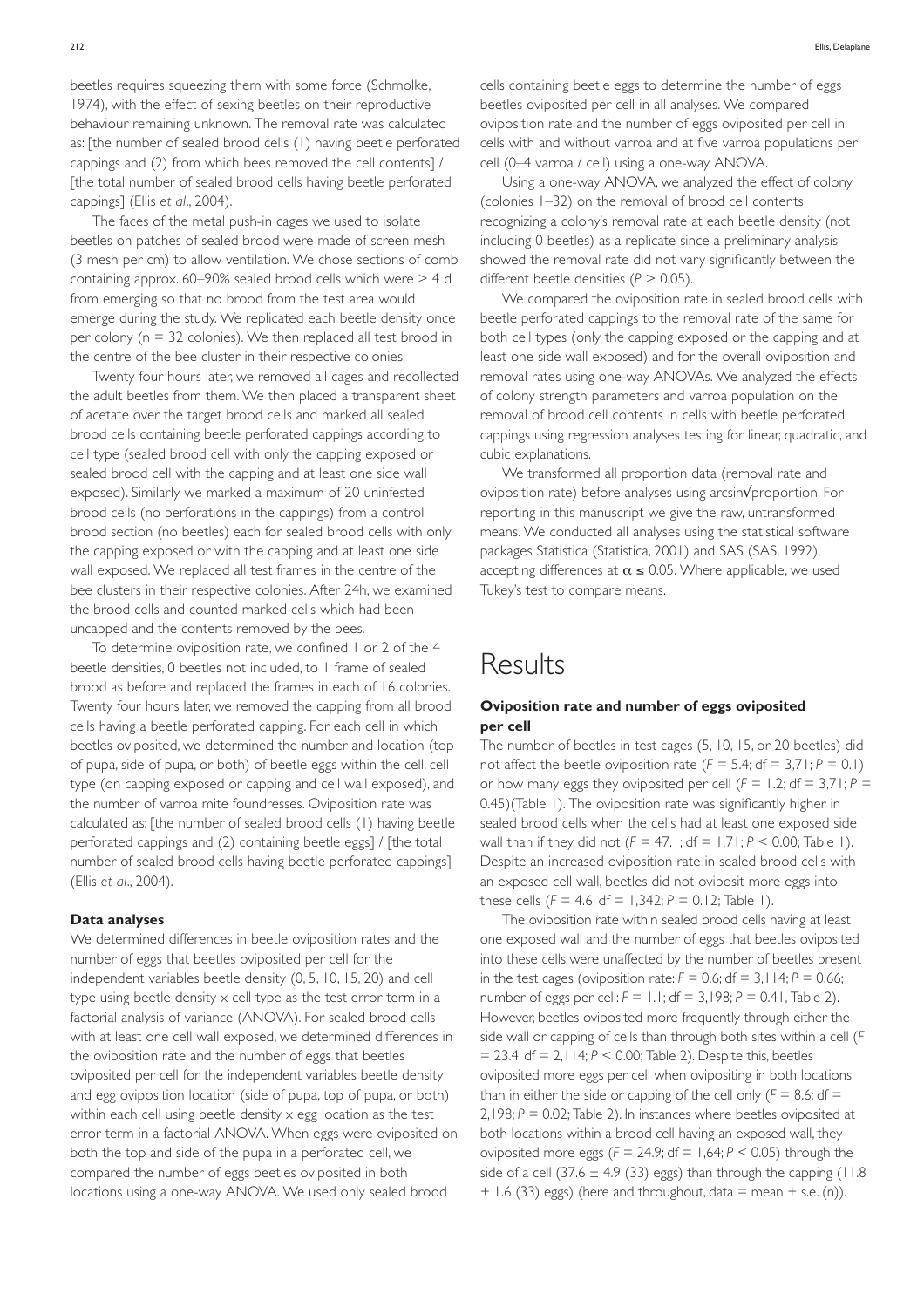**Table I**. The effects of beetle density and cell type on oviposition rateª, the number of eggs beetles oviposited per cell (# eggs per cell), and the removal rate<sup>b</sup> of brood cells having beetle perforated cappings. Data are mean  $\pm$  s.e. (n). Columnar data followed by the same letter, within beetle density and cell type, are not different at  $\alpha \le 0.05$ . Tukey tests were used to compare means for oviposition rate and # of eggs per cell while LSMEANS tests were used to compare means for the removal rate.

| beetle density  | oviposition rate <sup>a</sup>           | # eggs per cell       | removal rate <sup>b</sup> |
|-----------------|-----------------------------------------|-----------------------|---------------------------|
| $\mathbf{0}$    | na                                      | na                    | $0.01 \pm 0.002$ (230)a   |
|                 | $0.34 \pm 0.08$ (17)a                   | $13.3 \pm 1.4$ (57)a  | $0.29 \pm 0.04$ (53)b     |
| $\overline{10}$ | $0.55 \pm 0.08$ (21)a                   | $23.5 \pm 2.9$ (72)a  | $0.29 \pm 0.04$ (58)b     |
| 15              | $0.46 \pm 0.07$ (20)a                   | $25.2 \pm 2.9$ (108)a | $0.40 \pm 0.04$ (61)b     |
| 20              | $0.43 \pm 0.07$ (21)a                   | $20.9 \pm 2.1$ (113)a | $0.40 \pm 0.04$ (55)b     |
|                 |                                         |                       |                           |
| cell type       |                                         |                       |                           |
|                 | border empty cell $0.57 \pm 0.05$ (42)a | $25.0 \pm 1.9$ (214)a | $0.44 \pm 0.03$ (117)b    |
| surrounded      | $0.32 \pm 0.05$ (37)b                   | 16.1 ± 1.5 (136)a     | $0.24 \pm 0.03$ (110)a    |
| by brood        |                                         |                       |                           |

a oviposition rate = [# of sealed brood cells (1) having beetle perforated cappings and (2) containing beetle eggs] / [total # of sealed brood cells having beetle perforated cappings]

b removal rate = [# of sealed brood cells (1) having beetle perforated cappings and (2) from which bees removed the cell contents] / [total # of sealed brood cells having beetle perforated cappings](Ellis *et al*. 2004).

Varroa presence in sealed brood cells  $( \geq |$  varroa / cell) did not affect the oviposition rate  $(F = 2.5; df = 1,69; P = 0.12)$  or number of eggs that beetles oviposited per cell  $(F = 1.3; df = 1.3)$ 1,639;  $P = 0.26$ ). The oviposition rate and number of eggs that beetles oviposited per cell in cells without varroa was  $0.53 \pm 0.05$ (38) and 2.1  $\pm$  1 (472) respectively while in cells with varroa, it was  $0.41 \pm 0.06$  (33) and  $10 \pm 1.5$  (169) respectively. The number of varroa in cells (from 0 to 4 varroa) did not affect the number of eggs beetles oviposited per cell  $(F = 1; df = 4,629; P = 1)$ 0.39). Beetles oviposited 12.1  $\pm$  1.0 (472), 10.1  $\pm$  2.1 (93), 8.7  $\pm$ 1.7 (42), 4.7  $\pm$  2.8 (18) and 6  $\pm$  3.5 (9) eggs per cell in cells containing 0, 1, 2, 3, and 4 varroa respectively.

#### **Removal of cell contents**

The bee removal rate of cell contents from beetle perforated sealed brood cells varied significantly among colonies (*F* = 1.9; df  $= 31,86; P = 0.01$ ). Removal rate among colonies ranged from  $10.6\% \pm 4.7$  (4) to 77.2%  $\pm$  11.2 (3). The variation between colonies in removal rates was not, however, explained by the total cm<sup>2</sup> brood or number of bees per colony as determined by linear, quadratic, and cubic analyses ( $P > 0.05$ ). Interestingly, varroa mitefall on monitoring screens correlated with colony removal of cell contents from beetle-perforated sealed brood cells (*F* = 2.2; df = 1,31;  $P = 0.04$ ). A line with the equation  $y = -0.002x + 0.66$  (R<sup>2</sup> = 0.14) suggests that higher colony populations of varroa correlated negatively with a colony's ability to remove cell contents from beetle-perforated brood cells.

The overall beetle oviposition and bee removal rates were significantly different from one another  $(F = 3.9; df = 1,304; P =$ 0.05). Female beetles oviposited  $21.5 \pm 1.3$  (350) eggs per cell in  $45.2\% \pm 3.7$  (79) of all sealed brood cells in which they perforated the cell capping while bees removed contents from only  $34.7\% \pm 2.0$  (227) of cells in which beetles perforated the capping. This constitutes an overall removal rate of 76.8% of cells perforated and oviposited in by beetles  $(34.7/45.2 \times 100)$ . There were no differences between the oviposition rate and removal

rate for beetle perforated brood cells having an exposed capping  $(F = 0.3; df = 1,145; P = 0.57)$  while there were for beetle perforated brood cells having an exposed capping and cell wall (*F*  $= 5.3$ ; df  $= 1.157$ ;  $P = 0.02$ ; Table 1). Regarding the latter, the bee removal rate of cell contents was ~77% of the total beetle oviposition rate (Table 1: 0.44/0.57  $\times$  100) for perforated sealed brood cells with an exposed wall. Finally, bees removed the cell contents of beetle perforated sealed brood cells having an exposed wall at a significantly higher rate than contents from beetle perforated sealed brood cells having only an exposed capping  $(F = 65.9; df = 1,432; P < 0.00; Table 1)$ .

**Table 2**. The effects of beetle density and egg location on the oviposition rate<sup>a</sup> and the number of eggs beetles oviposited per cell (# eggs per cell) within sealed brood having at least one exposed wall. Data are mean ± s.e. (n). Columnar data followed by the same letter, within beetle density and egg location, are not different at  $\alpha \le 0.05$ . Tukey tests were used to compare means.

| beetle density | oviposition rate <sup>a</sup> | # eggs per cell      |
|----------------|-------------------------------|----------------------|
| 5              | $0.16 \pm 0.05$ (30)a         | 14 ± 1.9 (34)a       |
| $\overline{0}$ | $0.21 \pm 0.05$ (33)a         | $27.3 \pm 4.8$ (37)a |
| 15             | $0.20 \pm 0.05$ (30)a         | $31.5 \pm 4.1 (71)a$ |
| 20             | $0.19 \pm 0.04$ (33)a         | $23 \pm 2.5$ (68)a   |
| egg location   |                               |                      |
| side of        | $0.29 \pm 0.05$ (42)a         | $26.6 \pm 3.4$ (85)b |
| prepupa/pupa   |                               |                      |
| top of         | $0.21 \pm 0.04$ (42)a         | $15.1 \pm 1.3$ (92)b |
| prepupa/pupa   |                               |                      |
| both           | $0.07 \pm 0.02$ (42)b         | $49.4 \pm 5.5$ (33)a |

 $^{\circ}$ oviposition rate = [# of sealed brood cells (1) having beetle perforated cappings and (2) containing beetle eggs] / [total # of sealed brood cells having beetle perforated cappings](Ellis *et al*. 2004).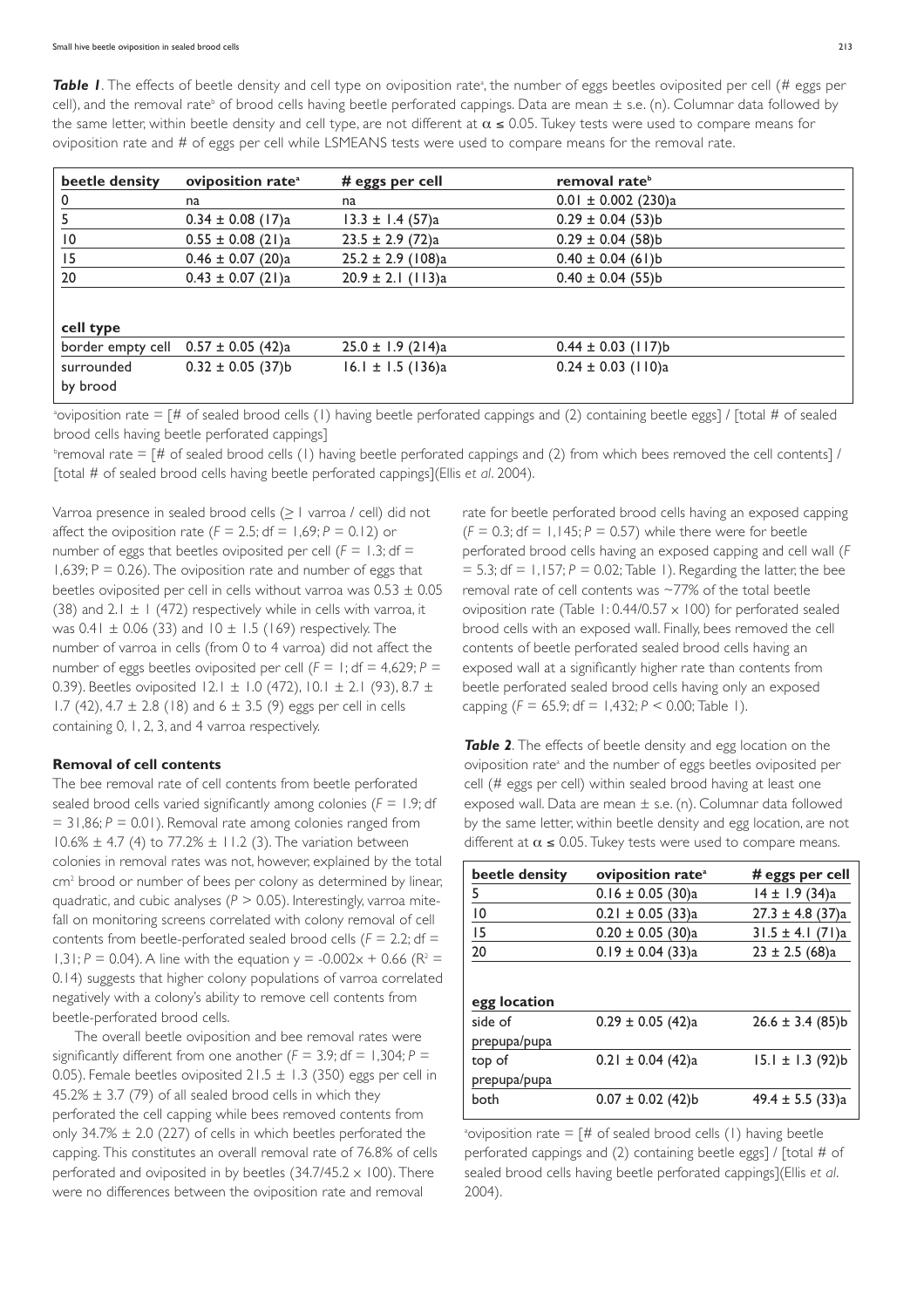### Discussion

#### **Oviposition rate and number of eggs oviposited per cell**

In general, beetle oviposition behaviour (oviposition rate and number eggs oviposited per cell) was unaffected by the beetle densities studied. We do not believe that this is because our choice of beetle densities was too low. In our study, we used 5, 10, 15, and 20 beetles per 100 cm<sup>2</sup> sealed brood. This equals 0.05, 0.10, 0.15, and 0.2 beetles per cm<sup>2</sup> sealed brood or about 175, 350, 525, and 700 beetles per colony in a typical European colony with  $3500 \text{ cm}^2$  sealed brood. Beetle populations  $> 300$ beetles/colony are considered to be above the economic threshold for beetles in colonies in the southeastern USA (J.D. Ellis, W.M. Hood, K.S. Delaplane; in prep). We had hypothesized that beetle density would correlate positively with the oviposition rate and number of eggs oviposited per cell due to increasing competition for limited oviposition sites. That we did not find this suggests other factors, perhaps brood characteristics (age, location, pheromones, etc.), affect beetle oviposition behaviour more than does beetle density. For example, semiochemicals produced by bee brood attract invading varroa mites (Nazzi and Milani, 2007) so it remains possible that beetle choice to oviposit into sealed brood cells is similarly mediated by chemicals, rather than by beetle density.

Consistent with our second hypothesis, we found that beetle oviposition rate did vary depending on whether the target brood cell had an exposed wall or not, with beetles exhibiting a preference for ovipositing in brood cells with at least one exposed wall. Two theories may explain this preference. First, beetles normally are less able to perforate and oviposit in cells through the cell capping (the only mode afforded by sealed brood cells surrounded by other sealed brood cells) probably because of bee defensiveness toward free-roaming beetles (Ellis, 2005). Instead, they are more likely to run from bee aggression into an empty cell and oviposit through the cell wall with fewer disturbances. Second, unprotected brood cells that have an exposed wall offer beetles an increased surface area through which to oviposit (cell capping and wall) thus increasing the chance that beetles will oviposit in this cell type.

The data also support our third hypothesis, that beetle decision to oviposit in a given sealed brood cell does not correlate with either the presence or absence or number of varroa mites already in the cell. Varroa mites reproduce in sealed brood cells, entering the brood cell shortly before it is capped (Martin, 2001) and bees can "sense" their presence and remove the cell contents (hygienic behaviour). Although it remains unclear what initiates bee hygienic responses to varroa in sealed brood cells, some hypothesize the presence of chemical cues that cause bees to uncap cells hosting varroa and remove the cell contents (Martin *et al*. 2002; Nazzi *et al*., 2004; Harris, 2007; Nazzi and Milani, 2007). Because beetles and varroa have different natural histories, precedent does not exist to believe that beetles can detect the presence of varroa in a cell because of chemical or other cues produced by the mite. Consequently, a beetle's decision to oviposit would be unaffected. Alternatively, it remains possible that beetles can detect varroa in a sealed brood cell, but

The data on beetle oviposition behaviour in sealed brood cells with an exposed wall are primarily descriptive and predictable. For example, beetles oviposited in such cells through one site (either the cell capping or the cell wall) more frequently than through both sites. Beetle oviposition through one site might discourage (although certainly not eliminate) further beetle oviposition through subsequent sites, possibly in response to limited food resources available for developing beetle larvae in a single brood cell. Indeed, when beetles did oviposit through both sites in a cell, the overall number of eggs oviposited per cell was nearly two times higher than when beetles oviposited only through a single site, certainly reducing the amount of food available per larva. Regardless, that beetles oviposited in both locations in only 7% of sealed brood cells in which they perforated the cell capping may indicate a reproductive decision by most beetles to not continue ovipositing in cells already containing other beetle eggs.

#### **Removal of cell contents**

Contrary to what we hypothesized, colony strength parameters (number of adult bees and total cm2 brood,), did not affect a colony's ability to remove contents from beetle perforated brood cells. Despite this, some colonies removed cell contents from perforated brood cells better than others, a similar finding made for colony responses to other brood pests and pathogens (Boecking and Spivak, 1999). This suggests that European colonies express natural phenotypic variation with respect to the removal of contents from beetle perforated sealed brood cells and that this variation is unrelated to colony "strength." If true, one would expect some apparently strong colonies to suffer beetle depredation while some weak colonies survive (and vice versa), a finding anecdotally suggested in the southeastern U.S. De Guzman *et al*. (2008) found that the level of removal of beetle egg infested brood did not vary by host subspecies, with Russian (subspecies uncertain) and Italian (*A. m. ligustica*) honey bees removing such brood at the same rate. Consequently, more research into what mediates removal of beetle egg infested brood by bees must be conducted in order to understand what contributes to inter-colony variation in the phenotypic expression of this behaviour. Regardless, that phenotypic variation in the behaviour exists suggests it may be augmented via selective breeding programs (Ellis *et al*., 2004), thus making this trait a possible tool that can be used for beetle control purposes.

Interestingly, varroa populations within colonies correlated negatively to bee removal of cell contents from beetle-perforated brood cells. Why bees in colonies hosting large varroa populations had reduced hygienic responses to beetle eggs deposited in sealed brood cells remains unclear. It is possible that bees in these colonies were unable to handle beetle pressures due to already high varroa populations. These are the first data that suggest that colonies hosting large varroa populations are more vulnerable to beetle reproduction.

In our general observations, bees removed cell contents within 24 h from only ~77% of all brood cells perforated and oviposited in by beetles, thus allowing limited beetle reproduction. In an earlier study by our lab (Ellis *et al*., 2004) bees